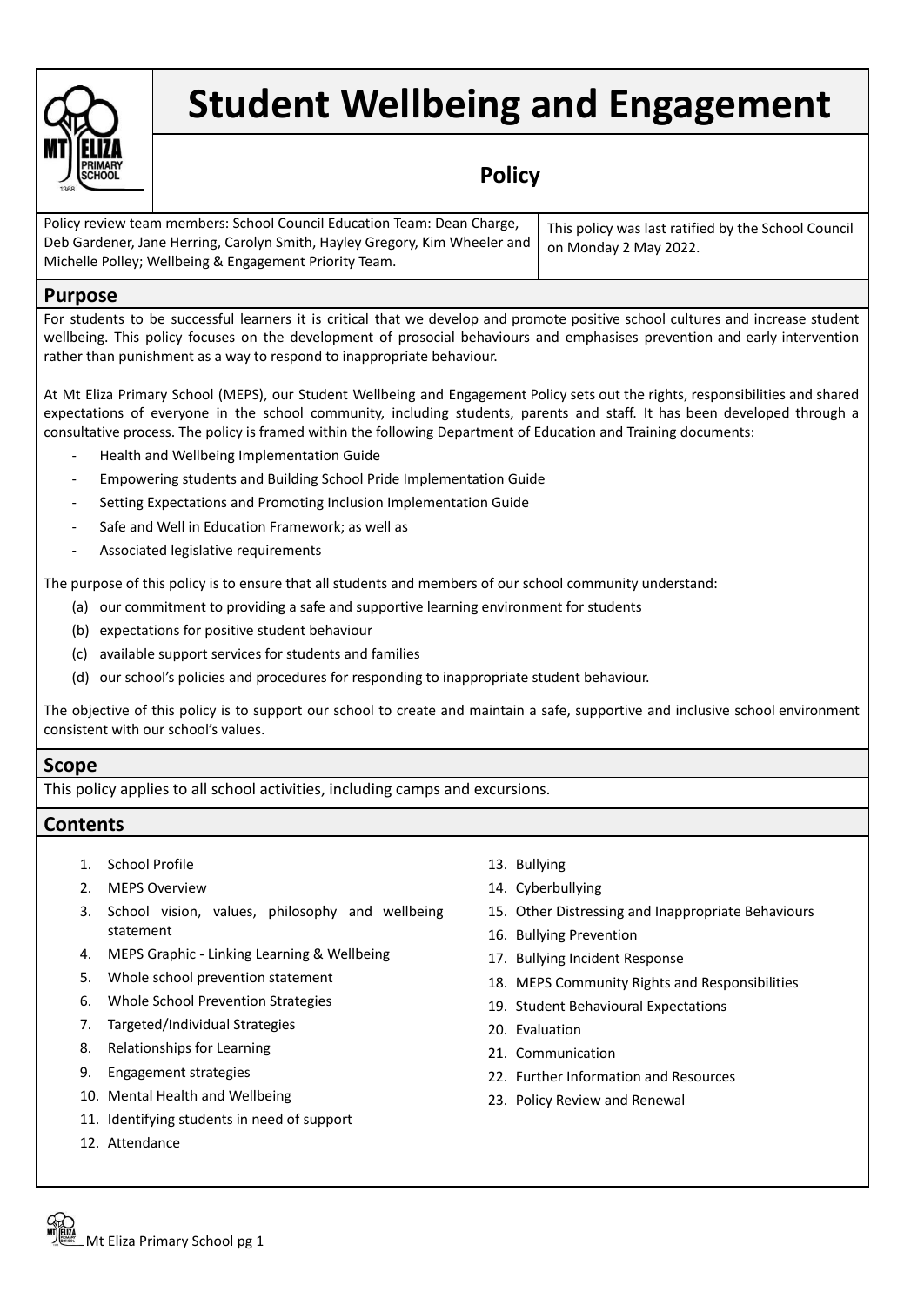## **School Profile**

Mt Eliza Primary School is located south-east of Melbourne at the northern end of the Mornington Peninsula. The School comprises 2.5 hectares of attractive gardens in a native treed setting. Excellent sporting facilities, including two multi-purpose facilities (the Building Education Revolution 'BER' gym facility plus our original basketball stadium/hall), external courts and turf oval. There are extensive play spaces, adventure playgrounds and passive areas with shade cover.

Mt Eliza Primary School is 150 years old but moved to its present site in 1929 when a one-roomed rural school was moved from Mordialloc as a facility in which to educate an increasing number of students. This building is now known as our 'Old School House' which stands proudly at the front of the school. The building was saved from demolition in 2004 by a group of hard working and passionate members of our school community. In 2009 our BER multipurpose centre was finished. This began our journey into the world of the 'Kitchen Garden', utilising the extensive kitchen facilities and creating garden spaces. Over the years, this program has provided our students with the capability and experience to grow their own foods and the skills and desire to create healthy and delicious meals from fresh seasonal produce. In 2021 we began our partnership with OzHarvest to become a FEAST program school, with our launch into the program occurring in 2022. Our newest building was completed in early 2019 which replaced our oldest wing at the school.

Since its inception, MEPS has been synonymous with a strong sense of community spirit. In partnership with our community, we have developed a culture that reflects our five values: Respect, Responsibility, Resilience, Connectedness and Challenge. These values are the cornerstone of what we do; they support our approach to learning and are key to the way in which we develop respectful relationships across the school.

## **MEPS Motto - 'Together we grow'**

We believe in a holistic view of education that equips our students with the attributes that they will need to lead purposeful and fulfilling lives, where social and emotional skills are as important as academic and professional skills. In addition to a strong focus on the building blocks of learning, literacy and numeracy, our students learn 'how to learn' and they are guided from their first days of school in the development of communication skills. Our programs deliberately promote and engage students in:

- How to communicate with each other
- Being kind to ourselves and one another
- How to be part of a team
- Understanding that we are all different
- How to support one another in the collective learning journey

Spending a day in our school demonstrates the varied and dynamic life of our learning community; one full of challenge, choice and opportunity, designed to see our students grow, flourish, and discover their abilities and passions in life.

## **MEPS Vision**

A community connected in kindness through relationships, learning and values.

## **MEPS Mission**

To improve the quality of student outcomes and teaching practice by:

- Promoting and maintaining healthy and productive relationships
- Developing a balance between explicit teaching and guided inquiry to build the capacity of learners; and
- Creating a culture of collective responsibility.

#### **MEPS Values**

As a school we value:

- Respect
- Responsibility
- Resilience
- Connectedness, and
- Challenge

#### **MEPS Philosophy**

We believe that all children have the capacity to be competent, capable and sophisticated thinkers, with endless ways and opportunities to express themselves.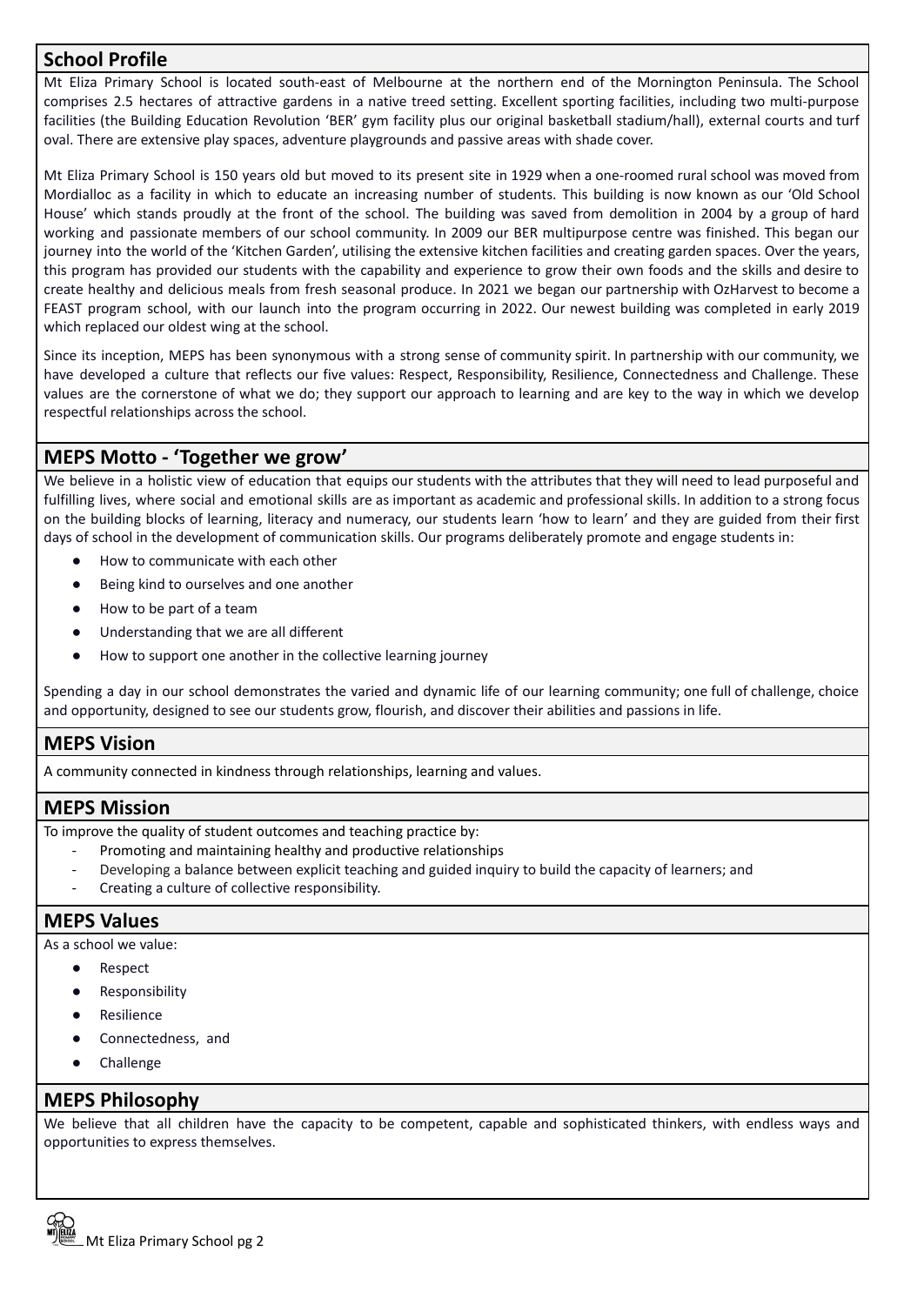#### **Our How**

Our curriculum is developed, delivered, assessed and reflected through the framework of the Victorian Curriculum. Our rigorous program places emphasis on a balance of explicit instruction in conjunction with guided inquiry and personalised learning approaches.

Driving our educational philosophy are the Department of Education and Training's two strategic priorities which tie together various educational influences within **Learning** *and* **Wellbeing.**



The Annual Implementation Plan (AIP) supports the operationalisation of the four year School Strategic Plan, articulating how the school will implement, monitor and evaluate progress against the School Strategic Plan each year. The development of the AIP and ongoing monitoring of progress, including collection of evidence of impact, is led by the School Improvement Team and informed by school-wide input, discussion and feedback.

MEPS works with external staff to improve teaching and learning. As a school we employ a School Counsellor/Social Worker who supports our students where there may be educational, wellbeing and/or family needs. Social and Emotional Learning is a focus with the school nominated as a Lead school in the RRRR (Resilience, Rights and Respectful Relationships) program. The school employs support teachers to enhance and challenge student learning in Literacy and Numeracy.

## **MEPS Wellbeing Statement**

At MEPS we choose to think and act safely, make wise choices, listen and speak respectfully and are brave enough to learn.

## **Whole School Prevention Statement**

Mt Eliza Primary School (MEPS) is committed to providing a safe, secure, stimulating and inclusive learning environment for all students. We aim to recognise and cater for all children, regardless of academic, religious, economic or cultural background, and we aim to provide programs which enhance the individual's interests and talents. We understand that students reach their full potential only when they are happy, healthy and safe, and that a positive school culture helps to engage students and support them in their learning. Our school acknowledges that student wellbeing and student learning outcomes are closely linked.

Our MEPS school values form the foundation of our whole school prevention program which consists of the following:

- 'Getting to Know You' program, implemented across the school at the start of Term 1 each year and again when necessary (i.e., beginning of each term/after transitions), is a vital part of setting up a classroom culture of respect, collaboration and positive relationships.
- Provision of a child-centred, developmentally appropriate learning environment that recognises, fosters and promotes the intellectual, social, emotional and physical development of each child.
- Creating a culture that is inclusive, engaging and supportive.
- Understanding that many children have unique wellbeing and learning needs and we are committed to addressing these.
- A behaviour management approach which encourages positive behaviours and outlines clear expectations both in the yard and in the classroom.
- Ensuring that effective Individual Behaviour Plans are put in place when appropriate.
- Specific engagement and alternate programs for children at risk e.g., Drumbeat, lunchtime clubs with the Counselor, POD as a place for reflection and/or quiet play etc.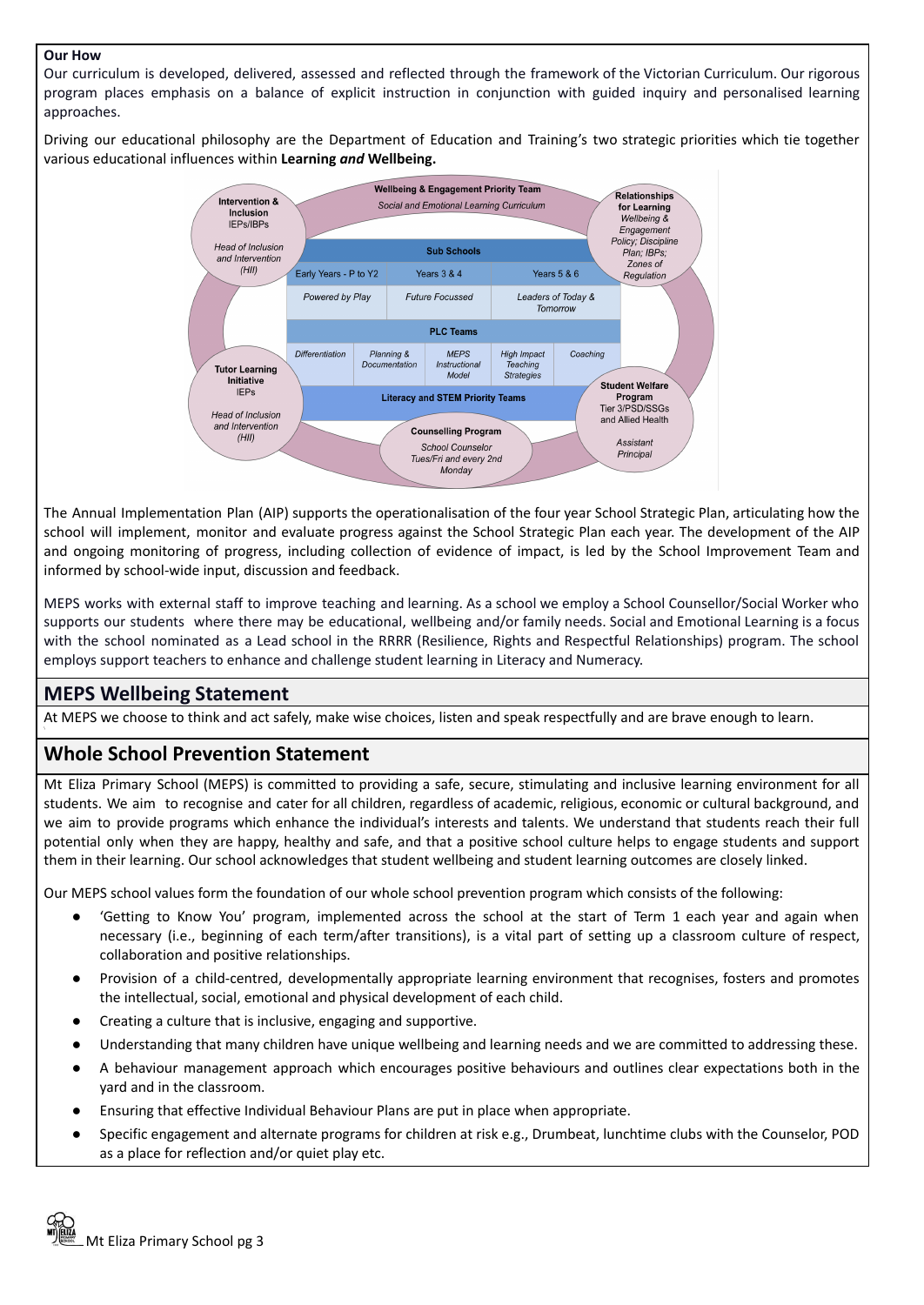- Support from the Department of Education and Training's Student Support Services (SSSO) for parents, students and staff.
- A school environment where students are engaged and want to come to school.
- Development of a Student Wellbeing Support Team (SWST) comprising Principal, Assistant Principal, Head of Inclusion and Intervention and School Counsellor. This team provides an element of proactive planning as well as targeted support for teachers, students and/or parents.
- Inclusion and intervention programs available for students who need learning support or those with a disability.
- Extension programs for high ability and gifted students.

## **Whole School Prevention Strategies**

The Whole School Prevention strategies listed are aimed at supporting all students. MEPS has developed a range of strategies to promote engagement, positive behaviour and respectful relationships for all students in our school.

- High behavioural and learning expectations of all students, staff and parents/carers in all situations.
- Welcoming all parents/carers and being responsive to them as partners in learning.
- Encouragement for all members of the school community to demonstrate the school's values in their interactions with others.
- Prioritising positive relationships between staff and students, recognising the fundamental role this plays in building and sustaining student wellbeing.
- Analysing and being responsive to a range of school data such as attendance, Attitudes to School Survey, parent survey data, student management data and school level assessment data.
- Explicit instruction of social and emotional learning through approaches such as Circle Time, Restorative Practices, Zones of Regulation and Social Thinking.
- Consistent behavioural expectations clearly articulated and observed in all learning environments.
- Ensuring a learning environment where all students are able to participate in a learning program that meets their individual needs, including clear purpose for lessons (Learning Intentions) and 'just right' criteria for success.
- Development and implementation of Individual Education Plans for students who qualify.
- Carefully planned transition programs to support students moving into different stages of their schooling.
- Positive behaviour and student achievement is acknowledged in the classroom, and formally in school assemblies and communication to parents.
- Providing opportunities for authentic Student Voice through Circle Time, Student Leadership and House activities. Students have the opportunity to contribute to and provide feedback on decisions about school operations through the Student Representative Council and other student voice forums. Students are also encouraged to speak with their teachers, Assistant Principal and Principal whenever they have any questions or concerns.
- Creating opportunities for cross-age connections amongst students through the Buddy Program and whole school events.
- Developing learning behaviours in all learners (e.g., Listening skills, organisational skills, questioning skills) through direct instruction, modelling and positive feedback.
- Students are welcome to self-refer to teachers, the First Aid officer, Assistant Principal and Principal if they would like to discuss a particular issue or feel as though they may need support of any kind. We are proud to have an 'open door' policy where students and staff are partners in learning.
- Programs, incursions and excursions developed to address issue specific behaviour (i.e. mindfulness, cyber safety and relationship programs)
- Monitoring of student attendance and implementation of attendance improvement strategies at a whole-school, cohort and individual level where needed.
- All consequences for inappropriate behaviour are to meet the needs of the student and the context in question.

We acknowledge that some students may need extra social, emotional or educational support at school, and that the needs of students will change over time as they grow and learn. In all schools, and across the community, there are individuals who may require additional support or intervention to ensure that they do not impact on the learning, wellbeing and safety of others. For this small percentage of our student population, the school will implement a staged approach to actions and consequences as appropriate.

## **Targeted/Individual Strategies**

The classroom teacher is responsible for the wellbeing of their class and acts as a point of contact for students who may need additional support. Targeted strategies are required for the following: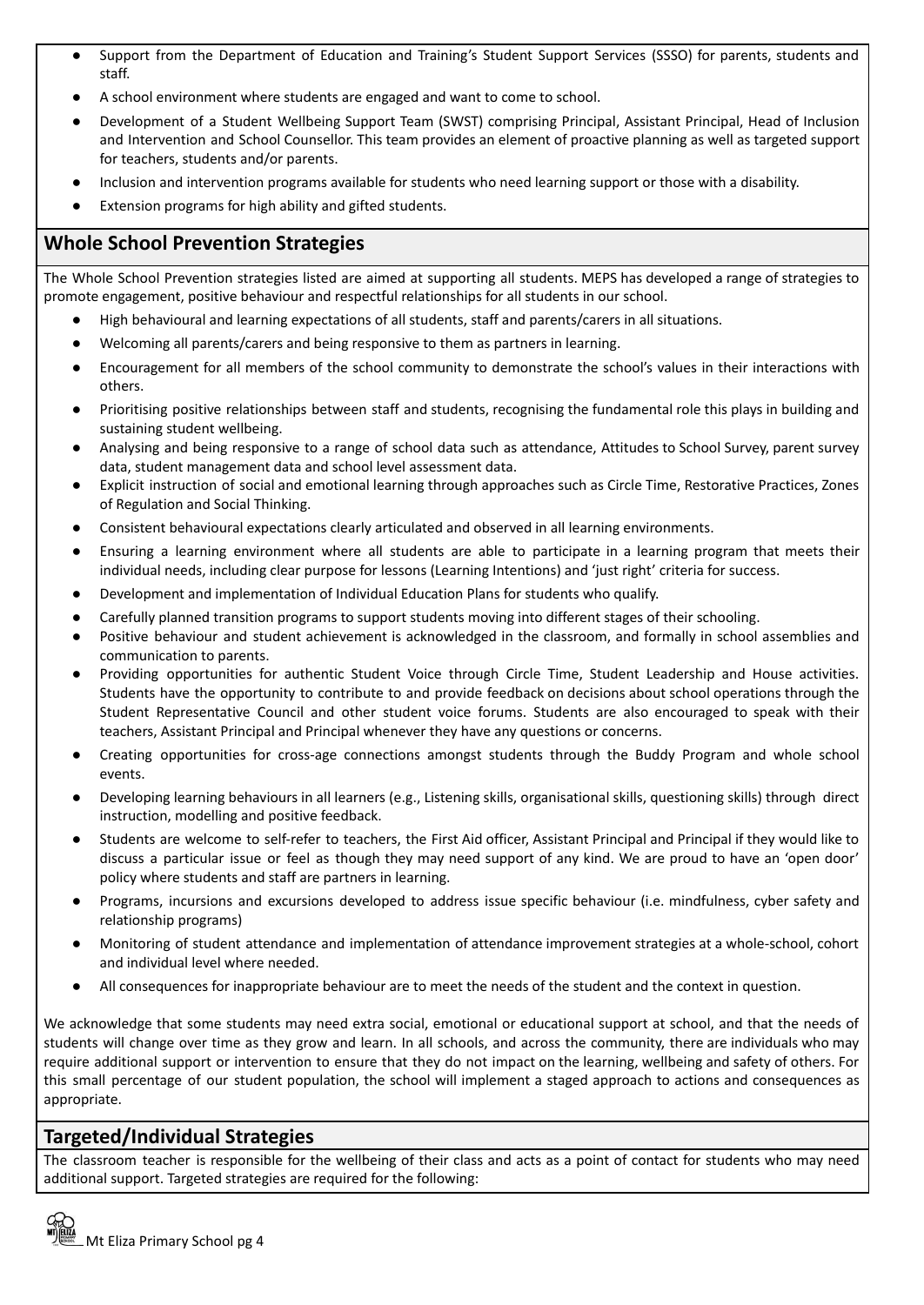- Providing all Koorie students with an Individual Education Plan and connecting to the Koorie Engagement Support Officer as needed.
- All students in Out of Home Care will be appointed a Learning Mentor, have an Individual Education Plan and will be referred to Student Support Services for an Educational Needs Assessment

Staff undertake professional learning in response to needs identified by student wellbeing data, classroom teachers or other school staff each year. Staff will be supported to apply a trauma-informed approach to working with students who have experienced trauma and/or those impacted by significant circumstances.

#### **Specific student strategies are applied and provided on a case by case basis via:**

- Referral to Assistant Principal and Student Support Services.
- Referral to ChildFirst, Headspace and/or other external agencies.
- Referral to Lookout for Out of Home School Students.

Termly Student **Support Group meetings (SSGs)** are established for the following:

- Program for Students with Disabilities (funded students) or Tier 3
- Out of Home Care Students
- Students with serious health/wellbeing issues that require regular monitoring
- Koorie students
- Students who have Visiting Teacher services

**Individual Education Plans (IEPs)** are recommended for students who require adjustments that cannot be provided through differentiated teaching, enabling them to reach their full potential.

IEPs are required for:

- Funded students
- Koori students
- Out of home care students
- Students who require an SSG due to being vulnerable, including students not achieving their potential or at risk of disengaging, or students with high behaviour issues/anxiety
- Tier 2 students with diagnoses (including dyslexia, dysgraphia, dyscalculia, ASD, SLD, ADHD etc)
- Students with significant high ability based on multiple data sources ie. NAPLAN, PAT, AGAT, Lexile, F&P etc.
- Students working significantly below the expected level based on multiple data sources ie. NAPLAN, PAT, AGAT, Lexile, F&P etc.

There may be students working above or below expected level who can be catered for through differentiated teaching, which is demonstrated in PLC planners through listed adjustments and strategies to include these students. These students do not require an IEP.

#### **Behaviour Improvement Plans (BIPs)** are required for:

Students who require support strategies to develop their behaviour skills will have a BIP that will be reviewed regularly throughout the year as needed.

## **Relationships for Learning**

Mt Eliza Primary School takes an integrated approach to relationship development by establishing and strengthening relationships through an integrated approach to our whole school philosophy that includes the 'Rights, Resilience and Respectful Relationships' Program (RRRRs), e-Safety programs, Restorative Practices and Trauma Informed approaches.

At the beginning of Term 1, and reviewed as the year progresses, teachers and students collaboratively discuss classroom behaviours and expectations and decide on collective responsibilities. Every class/year level develops an Essential Agreement to ensure that everyone is responsible for their own behaviour and choices.

To assist students to take responsibility for their actions and choices we use a problem solving approach that is educational and teaches important social skills and emotional competencies through programs such as Restorative Practices, Zones of Regulation and Social Thinking.

Our Relationships for Learning approach supports students in social interactions to develop:

- Self-discipline and self-control
- Self-esteem and self-confidence
- Maturity
- Respect
- Empathy
- Independence
- Responsibility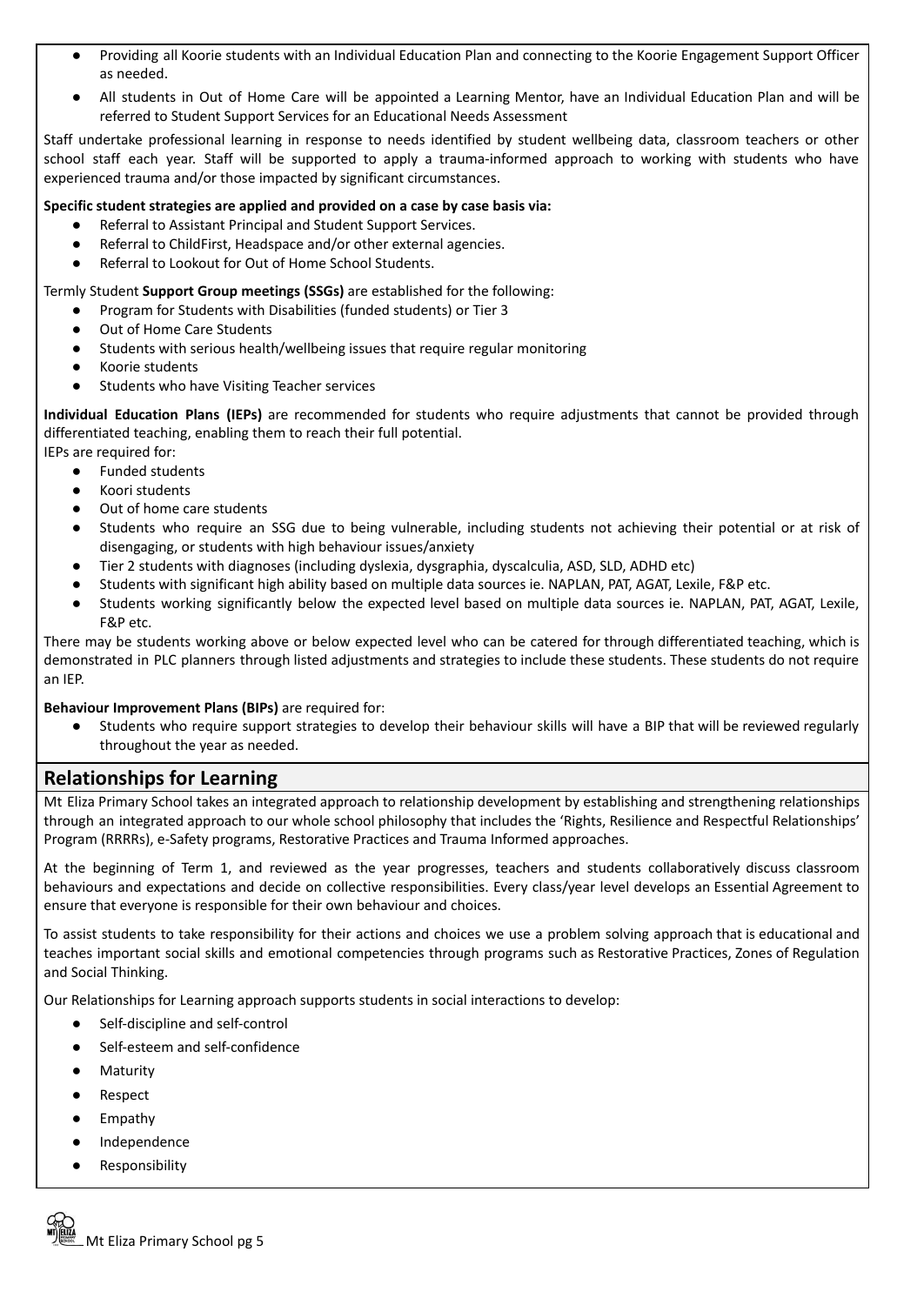## **Engagement Strategies**

MEPS implements a range of strategies that support and promote individual engagement. These include:

- Building constructive relationships with students at risk or students who are vulnerable due to complex individual circumstances.
- Selecting the instructional practices model that best suits the outcome/focus/context.
- Promotion of student voice and agency across the school.
- Meeting with a student and their parent/carer to talk about how best to help the student engage with school.
- Developing an Individual Education Plan and/or a Behaviour Improvement Plan.
- Considering if any environmental changes need to be made, for example changing the classroom set up.
- Through the Victorian High Abilities Program (VHAP) we provide opportunities for our high capacity students to extend their capabilities. In addition, expert tutors may be utilised to provide point of need instruction for high ability/gifted students.
- Referring the student to:
	- o School-based wellbeing supports
	- o Student Support Services
	- o Appropriate external supports such as council based youth and family services, other allied health professionals, Headspace, child and adolescent mental health services or ChildFirst
	- o Re-engagement programs and external support services.

Where necessary the school will support the student's family to engage by:

- Being responsive and sensitive to changes in the student's circumstances and health and wellbeing.
- Collaborating, where appropriate and with the support of the student and their family, with any external allied health professionals, services or agencies that are supporting the student.
- Monitoring individual student attendance and developing an Attendance Improvement Plan in collaboration with the student and their family.
- Running regular Student Support Group meetings for all students
	- with a disability
	- in Out of Home Care; and
	- with other complex needs that require ongoing support and monitoring

## **Mental Health and Wellbeing**

Positive mental health is more than the absence of mental illness. Positive mental health is a state of wellbeing where people can meet their learning potential, cope with normal stresses, and are connected to community and their friends.

#### **Why positive mental health and wellbeing is promoted at MEPS**

For most people, mental health issues emerge when they are young — half of all mental disorders emerge by the time people are 14 years old and three quarters by 25 years old – the same period when most people are in education.

As well as increasing a person's opportunity and choices in life, promoting positive mental health and wellbeing as a core role in education helps students:

- flourish in their education journey
- build resilience against adversity
- develop protective factors from mental ill-health
- provide them with skills and confidence to self-seek help for early intervention.

#### **Key features of promoting mental health at MEPS**

#### **Whole school approaches**

A whole school approach involves everyone (schools leaders, teachers, staff and parents) to embed a safe and inclusive learning culture and environments, including:

- providing social and emotional skills programs
- providing timely support for those with additional needs
- involving students and families in decision-making.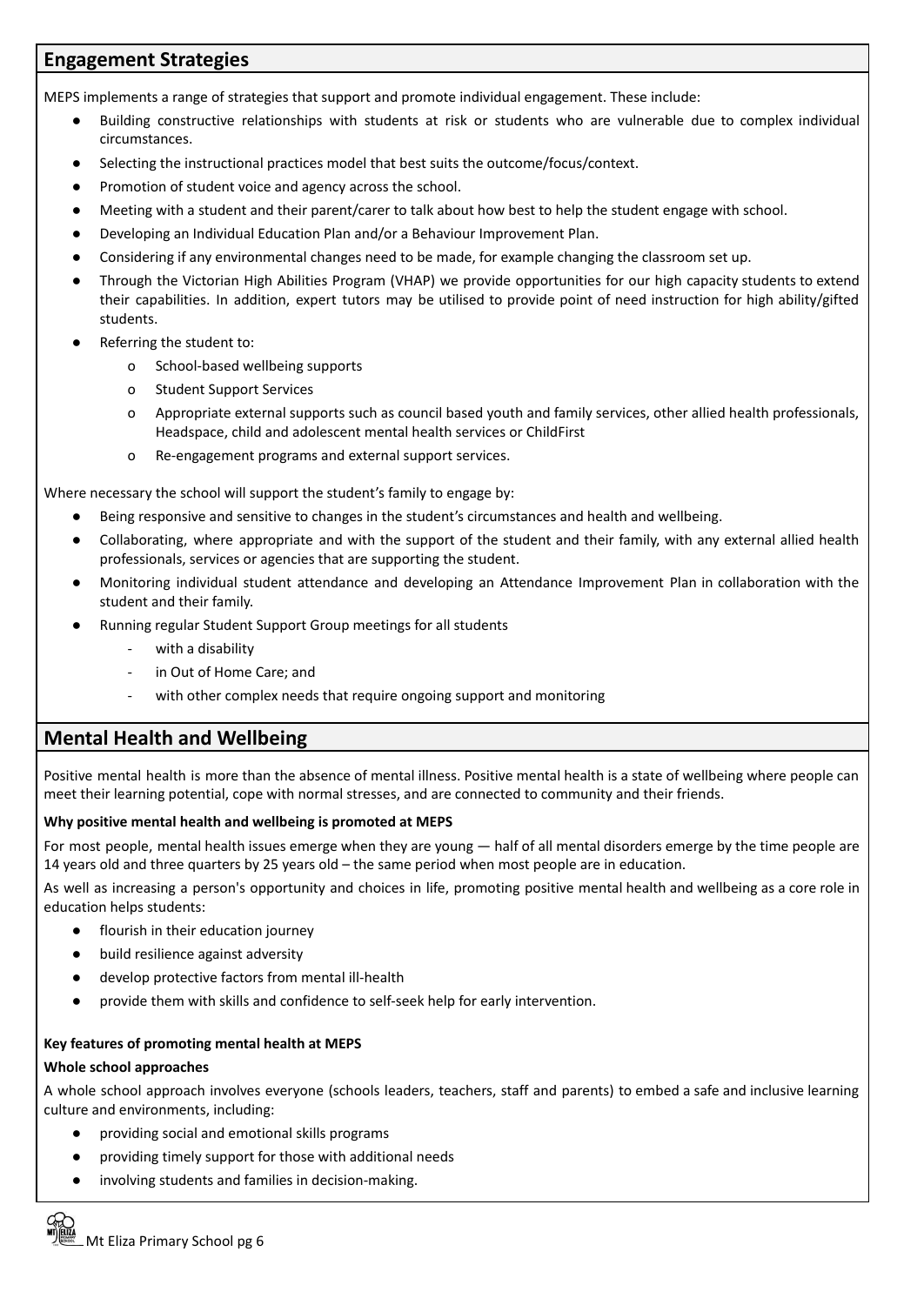#### **Example of Whole School Approach through the 'Rights, Resilience and Respectful Relationships' Program (RRRRs)**

The Respectful Relationships whole-school approach recognises that schools are a workplace, a community hub and a place of learning. Everyone involved in our school community deserves to be respected, valued and treated equally.

Changes in attitudes and behaviours can be achieved when positive attitudes, behaviours and equality are lived across the school community, and when classroom learning is reinforced by what is modelled in our school community. Students are further supported to build their social and emotional skills, including confidence, resilience, respect and help-seeking behaviour.

#### **Resilience building for students**

Resilience is the ability to cope and thrive in the face of negative events, challenges or adversity. It is a skill that can be developed through:

- positive social connections
- safe environments
- life skills such as positive coping and problem solving skills
- pro-social values
- positive self-regard
- and a sense of purpose and agency or responsibility.

#### **Building staff capacity to promote and protect positive mental health**

When school staff, leaders, teachers and educators are given the resources and tools to promote and model positive behaviours, values and inclusivity, this improves teacher-student relationships and builds inclusive and safe school communities to support everyone's wellbeing and improved learning outcomes.

#### **Curriculum and teaching**

The Victorian [Curriculum](https://victoriancurriculum.vcaa.vic.edu.au/personal-and-social-capability/curriculum/f-10) supports the teaching of mental health, wellbeing and resilience of all students in schools through the learning areas of Health and Physical Education, and the Personal and Social Capability.

#### **Health and Physical Education Learning Area**

Focuses on students enhancing their own and others' health, safety, wellbeing and physical activity participation in varied and changing contexts. The curriculum focuses on supporting students to develop the understanding and skills they require to make healthy and safe choices that will enhance their own and others' health and wellbeing. See health and physical [education](http://fuse.education.vic.gov.au/VC/Teacher?health%20and%20physical%20education) learning area resources

#### **Personal and Social Capability**

This involves students:

- learning to recognise and regulate emotions
- develop empathy for others and understand relationships
- establish and build a framework for positive relationships
- work effectively in teams and develop leadership skills,
- handle challenging situations constructively.

See personal and social capability [resources](http://fuse.education.vic.gov.au/VC/Teacher?personal%20and%20social%20capability)

## **Identifying Students in Need of Support**

MEPS is committed to providing the necessary support to ensure our students are supported intellectually, emotionally and socially. The School Improvement Team (SIT), Student Wellbeing and Engagement Priority Team and the Student Wellbeing Response Team (SWRT) play significant roles in developing and implementing strategies to help identify students in need of support and enhance student wellbeing.

MEPS utilises the following information and tools to identify students in need of extra emotional, social or educational support:

- Personal, health and learning information gathered upon enrolment and while the student is enrolled at the school
- Attendance records
- Academic performance
- Observations by school staff such as changes in engagement, behaviour, self-care, social connectedness and motivation
- Engagement with families
- Self-referrals or referrals from peers
- Detention and suspension data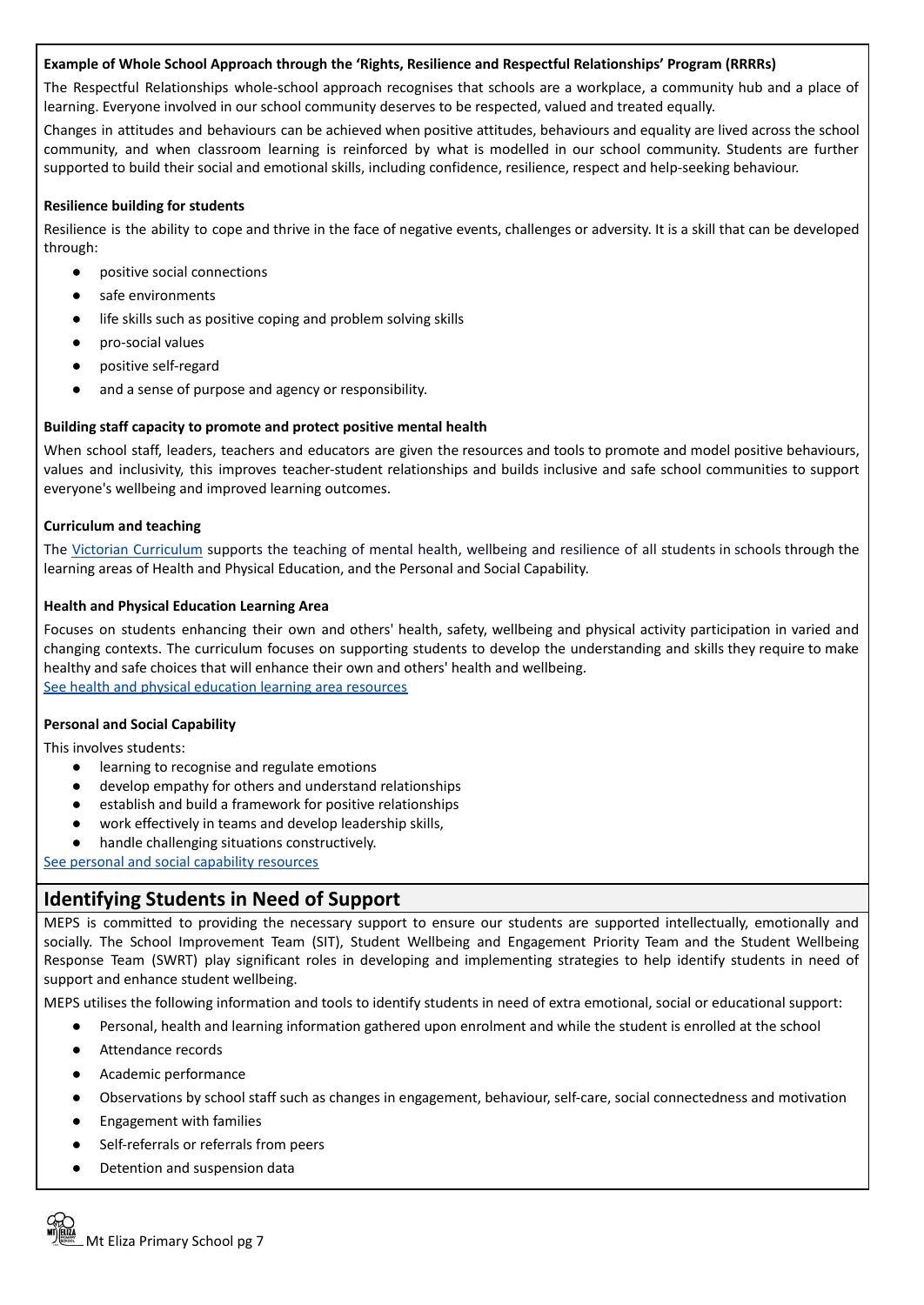## **Attendance**

Research supports the belief that regular attendance is a major factor contributing to student achievement and wellbeing. MEPS has a long history of excellent student attendance, with family holidays during school terms playing a significant role in absences. In more recent times, absence due to COVID related illness has been impactful as well. Where issues of student attendance appear to be developing, parents will be contacted to discuss the issue.

See our [Attendance](https://mtelizaps.vic.edu.au/wp-content/uploads/2022/05/2020-Attendance-Policy.pdf) Policy for further details

## **Bullying**

It is everyone's right and responsibility to report any and all acts of bullying. All reports of bullying will be taken seriously and be acted on immediately by the school. Confidentiality will be respected.

#### **What is Bullying?**

"Bullying is an ongoing and deliberate misuse of power in relationships through repeated verbal, physical and/or social behaviour that intends to cause physical, social and/or psychological harm. It can involve an individual or a group misusing their power, or *perceived power, over one or more persons who feel unable to stop it from happening.*

Bullying can happen in person or online, via various digital platforms and devices and it can be obvious (overt) or hidden (covert). Bullying behaviour is repeated, or has the potential to be repeated, over time (for example, through sharing of digital records).

Bullying of any form or for any reason can have immediate, medium and long-term effects on those involved, including bystanders. Single incidents and conflict or fights between equals, whether in person or online, are not defined as bullying." Department of Education & Training

Bullying has three main features:

- It involves a misuse of power in a relationship
- It is ongoing and repeated, and
- It involves behaviours that can cause harm.

Bullying can be:

- 1. *direct* physical bullying e.g. hitting, tripping, and pushing or damaging property.
- 2. *direct* verbal bullying e.g. name calling, insults, homophobic or racist remarks, verbal abuse.
- 3. *indirect* bullying e.g. spreading rumours, playing nasty jokes to embarrass and humiliate, mimicking, encouraging others to socially exclude a person and/or damaging a person's social reputation or social acceptance.

## **Cyberbullying**

*Cyberbullying* is direct or indirect bullying behaviours using digital technology. For example via a mobile device, computers, chat rooms, email, social media, etc. It can be verbal, written and include images, video and/or audio.

Cyberbullying is an insidious form of bullying. MEPS minimises the opportunity for it to occur, ensuring that students do not use mobile phones during the school day and preventing access to social networking sites through the school's network by the use of effective filtering software. We are also involved in e-Smart programs through the Alannah and Madeline Foundation, Cyber Safety Project and resources available from the Office of the e-Safety Commissioner.

All staff have the responsibility to ensure that:

- All forms of cyberbullying are prohibited
- Staff, parents/carers and students are aware of cyberbullying and provide regular experiences to remain up to date with technology and strategies to stay safe online.
- An Acceptable Use Policy is in use for technology, including iPads, computers, mobile phones, wearable technology and other mobile devices, whilst on school premises and this code is discussed and circulated at the beginning of each school year.
- All cases of cyberbullying are reported to the Assistant Principal/Principal and responded to promptly.
- There is supervision of technologies where cyberbullying may occur.
- Anyone who participates in cyberbullying will have all rights to technology revoked for a specified period of time.
- Mobile phones, cameras or other digital devices are not used to record audio or visual material that is not an authorised part of the school curriculum.
- The privacy of students, staff and members of the school community is not to be compromised unless a Duty of Care instance arises.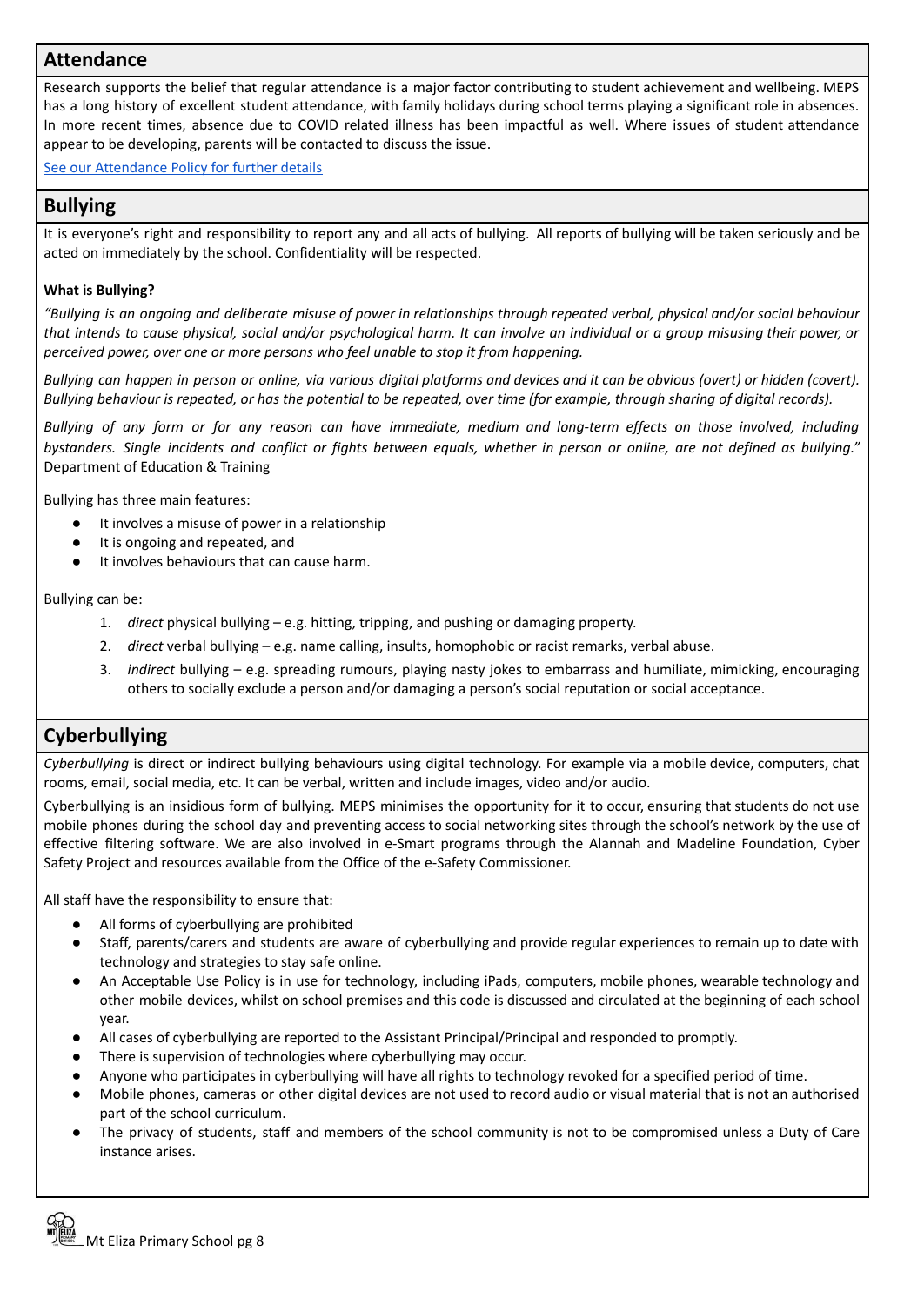## **Other Distressing and Inappropriate Behaviours**

Many distressing and inappropriate behaviours may not constitute bullying even though they are unpleasant. Students who are involved in or who witness any distressing and inappropriate behaviours should report their concerns to school staff.

*Mutual conflict* involves an argument or disagreement between people with no imbalance of power. In incidents of mutual conflict, generally, both parties are upset and usually both want a resolution to the issue. Unresolved mutual conflict can develop into bullying if one of the parties targets the other repeatedly in retaliation.

*Social rejection or dislike* is not bullying unless it involves deliberate and repeated attempts to cause distress, exclude or create dislike by others.

*Single-episode acts* of nastiness or physical aggression are not the same as bullying. However, single episodes of nastiness or physical aggression are not acceptable behaviours at our school and may have serious consequences for students engaging in this behaviour.

*Harassment* is language or actions that are demeaning, offensive or intimidating to a person. It can take many forms, including sexual harassment and disability harassment. Harassment of any kind will not be tolerated at Mt Eliza Primary School and may have serious consequences for students engaging in this behaviour.

## **Bullying Prevention**

Throughout the year, all classes will discuss the many forms of bullying at an age appropriate level and continually revisit our school values and expected behaviours.

Mt Eliza Primary School has a number of programs and strategies in place to build a positive and inclusive school culture. We strive to foster a school culture that prevents bullying behaviour by modelling and encouraging behaviour that demonstrates acceptance, kindness and respect.

Bullying prevention at MEPS is proactive and is supported by research that indicates that a whole school, multifaceted approach is the most effective way to prevent and address bullying. At our school:

- We have a positive school environment that provides safety, security and support for students and promotes positive relationships and wellbeing.
- We strive to build strong partnerships between the school, families and the broader community that means all members work together to ensure the safety of students.
- Teachers are encouraged to incorporate classroom management strategies that discourage bullying and promote positive behaviour.
- A range of year level incursions and programs are planned for each year to raise awareness about bullying and its impacts.
- In the classroom, our social and emotional learning curriculum teaches students what constitutes bullying and how to respond to bullying behaviour assertively. This promotes resilience, assertiveness, conflict resolution and problem solving.
- We seek to empower students to be confident communicators and to resolve conflict in a non-aggressive and constructive way.
- Students are encouraged to look out for each other and to talk to teachers and older peers about any bullying they have experienced or witnessed.
- We participate actively in the National Day of Action against Bullying and Violence.

## **Bullying Incident Response**

#### **Reporting concerns**

Bullying complaints will be taken seriously and responded to sensitively at our school.

Students who may be experiencing bullying behaviour, or students who have witnessed bullying behaviour, are encouraged to report their concerns to school staff as soon as possible.

Our ability to effectively reduce and eliminate bullying behaviour is greatly impacted by students and/or parents and carers reporting concerning behaviour as soon as possible, so that the responses implemented by MEPS are timely and appropriate in the circumstances.

We encourage students to speak to their teacher. However, students are welcome to discuss their concerns with any trusted member of staff including the Sub School Leader, Head of Inclusion and Intervention, School Counsellor, Assistant Principal and/or Principal.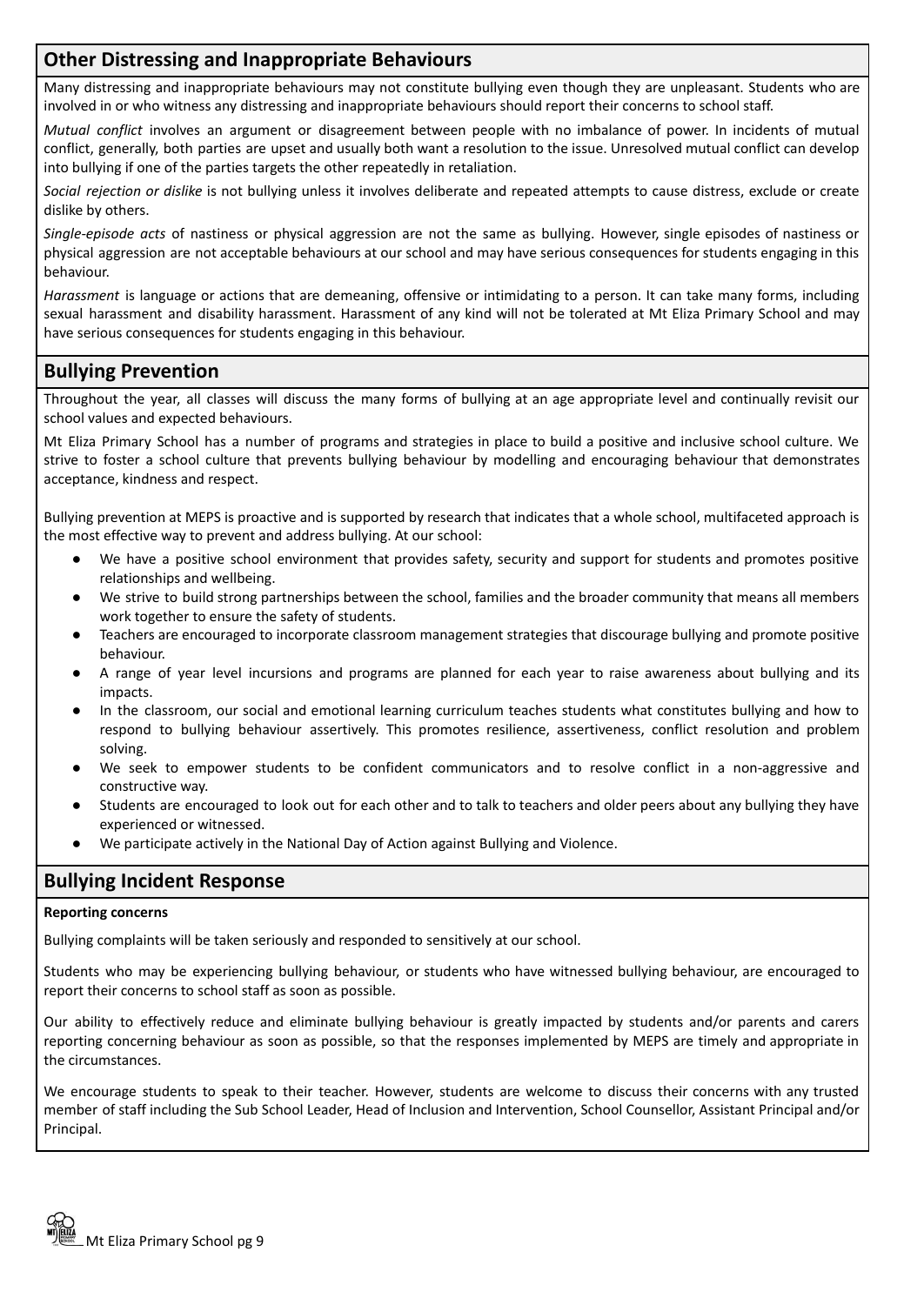Parents or carers who develop concerns that their child is involved in, or has witnessed bullying behaviour at MEPS should contact their child's teacher in the first instance. Other staff may be involved depending on the follow up. *See Communication Policy and Flowchart.*

#### **Investigations**

When notified of alleged bullying behaviour, school staff are required to:

- 1. Record the details of the allegations in Sentral; and
- 2. Inform the relevant staff i.e., Sub School Leader, Assistant Principal and Principal.

Depending on the circumstances, the Sub School Leader/Assistant Principal/Principal is responsible for investigating allegations of bullying in a timely and sensitive manner. To appropriately investigate an allegation of bullying, the investigator may:

- speak to the those involved in the allegations, including the target/s, the students allegedly engaging in bullying behaviour/s and any witnesses to the incidents
- speak to the parents of the students involved
- speak to the teachers of the students involved
- take detailed notes of all discussions for future reference
- obtain written statements from all or any of the above.

All communications with the investigator in the course of investigating an allegation of bullying will be managed sensitively. Investigations will be completed as quickly as possible to allow for the behaviours to be addressed in a timely manner.

The objective of completing a thorough investigation into the circumstances of alleged bullying behaviour is to determine the nature of the conduct and the students involved. A thorough understanding of the alleged bullying will inform staff about how to most effectively implement an appropriate response to that behaviour.

Serious bullying, including serious cyberbullying, is a criminal offence and may be referred to Victoria Police. For more information, see: [Brodie's](http://www.education.vic.gov.au/about/programs/bullystoppers/Pages/advicesheetbrodieslaw.aspx) Law.

#### **Responses to bullying behaviours**

When the investigator has sufficient information to understand the circumstances of the alleged bullying and the students involved, a number of strategies may be implemented to address the behaviour and support affected students in consultation with Student Wellbeing Response Team, teachers, SSS, Assistant Principal, Principal, School Counselor, Department of Education and Training specialist staff etc.

There are a number of factors that will be considered when determining the most appropriate response to the behaviour. When making a decision about how to respond to bullying behaviour, MEPS will consider:

- Age and maturity of the students involved
- Severity and frequency of the bullying, and the impact it has had on the target student
- Whether the student/s engaging in bullying behaviour have displayed similar behaviour before
- Whether the bullying took place in a group or one-to-one context
- Whether the students engaging in bullying behaviour demonstrates insight or remorse for their behaviour
- Alleged motive of the behaviour, including any element of provocation.

The school may implement all, or some of the following responses to bullying behaviours:

- Offer counselling support to the target student or students, including referral to the Student Wellbeing Response Team, School Counselor, SSS and/or external provider.
- Offer counselling support to the students engaging in bullying behaviour, including referral to the Student Wellbeing Response Team, School Counselor, SSS and/or external provider.
- Offer counselling support to affected students, including witnesses and/or friends of the target student, including referral to the Student Wellbeing Response Team, School Counselor, SSS and/or external provider.
- Facilitate a restorative practice meeting with all or some of the students involved. The objective of restorative practice is to repair relationships that have been damaged by bringing about a sense of remorse and restorative action on the part of the person who has bullied someone and forgiveness by the person who has been bullied.
- Facilitate a mediation between some or all of the students involved to help to encourage students to take responsibility for their behaviour and explore underlying reasons for conflict or grievance. Mediation is only suitable if all students are involved voluntarily and demonstrate a willingness to engage in the mediation process.
- Facilitate a process using the Support Group Method, involving the target student(s), the students engaging in bullying behaviour and a group of students who are likely to be supportive of the target(s).
- Implement a Method of Shared Concern process with all students involved in the bullying.
- Facilitate a Student Support Group meeting and/or Behaviour Support Plan for affected students.
- Prepare a Safety Plan or Individual Management Plan restricting contact between target and students engaging in bullying behaviour.
- Provide discussion and/or mentoring for different social and emotional learning competencies of the students involved, including connecting affected students with an older Student Mentor, resilience programs, etc.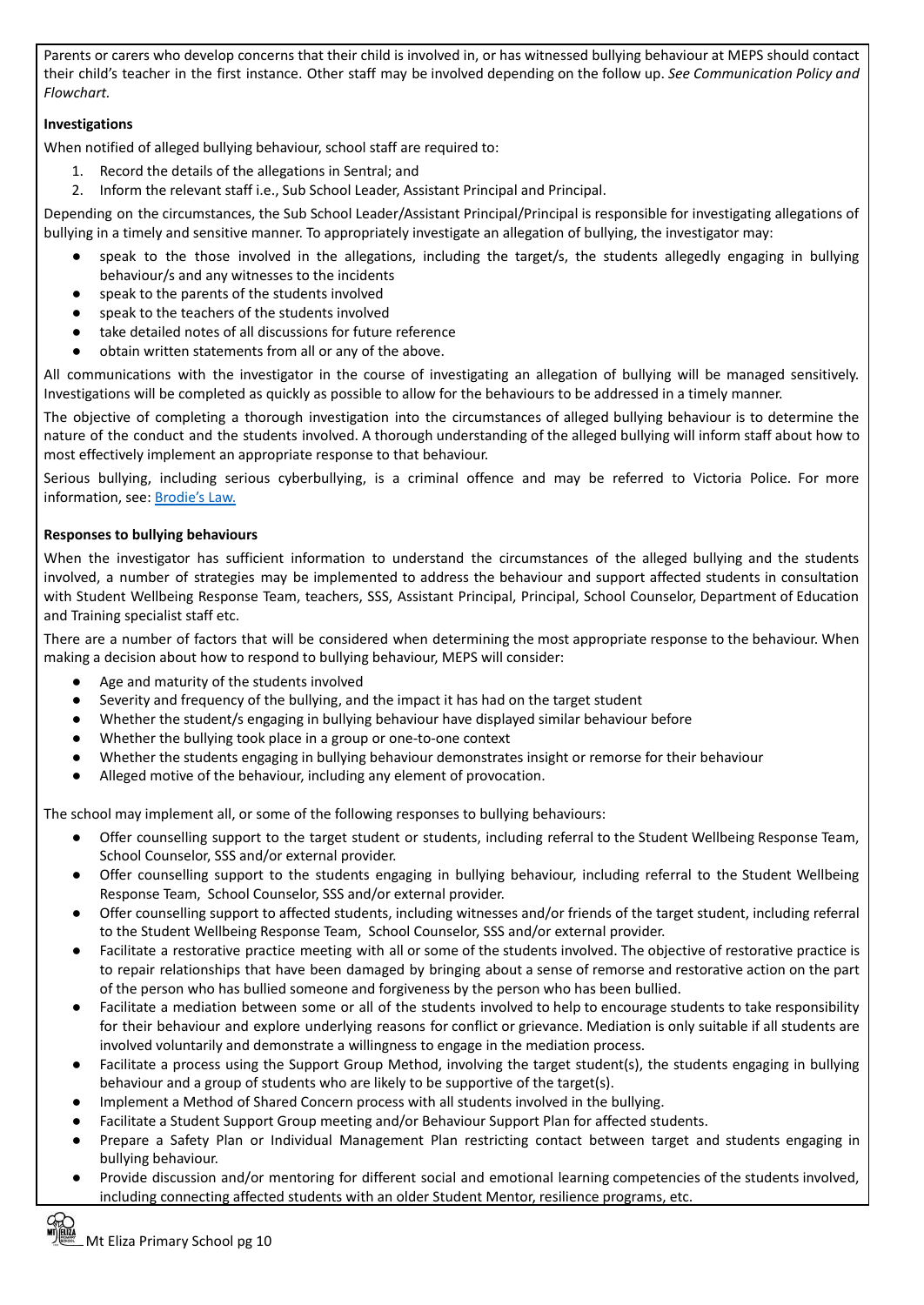- Monitor the behaviour of the students involved for an appropriate time and take follow up action if necessary.
- Implement year level targeted strategies to reinforce positive behaviours, for example lunchtime social skills clubs, changes to schedules, relevant incursions, positive feedback etc.
- Implement disciplinary consequences for the students engaging in bullying behaviour, which may include removal of privileges, detention, suspension and/or expulsion consistent with the rest of this policy, the Ministerial Order on Suspensions and Expulsions and any other relevant Department policy.

MEPS understands the importance of monitoring and following up on the progress of students who have been involved in or affected by bullying behaviour. Where appropriate, school staff will also endeavour to provide parents and carers with updates on the management of bullying incidents.

The investigator is responsible for maintaining up to date records of the investigation of and responses to bullying behaviour.

## **MEPS Community Rights and Responsibilities**

At MEPS, we believe it is the **right** of every individual to feel safe in a supportive environment, to have an equal opportunity to learn and to have their individuality, ideas and property respected. We expect that all students, staff, parents and carers treat each other with respect and dignity. Our school's Wellbeing Statement highlights the rights and responsibilities of members of our community.

'At Mt Eliza Primary School we choose to think and act safely, make wise choices, listen and speak respectfully and are brave *enough to learn.'*

#### **MEPS STUDENTS**

| <b>RIGHTS</b>                                                                                           | <b>RESPONSIBILITIES</b>                                                                                                                        |
|---------------------------------------------------------------------------------------------------------|------------------------------------------------------------------------------------------------------------------------------------------------|
| To be able to learn and feel secure in a safe, supportive<br>environment.                               | To act in a safe, responsible manner and to be supportive of<br>fellow students.                                                               |
| To learn in an environment free from bullying, harassment,                                              | To speak respectfully to all school community members.                                                                                         |
| violence, discrimination or intimidation.                                                               | To display positive behaviours that demonstrate respect for<br>themselves, their peers, their teachers and members of the<br>school community. |
| To have his/her/their opinion and property respected.                                                   | To be considerate of others' feelings and respect their<br>belongings.                                                                         |
| To express their ideas, feelings and concerns.                                                          | To respect the right of others to learn.                                                                                                       |
| To have appropriate access to school facilities.                                                        | To take care of all school environments and shared school<br>equipment.                                                                        |
| To have appropriate access to the teacher.                                                              | To respect the rights of others to share the teacher's time.                                                                                   |
| To know what is expected behaviour (appropriate) and<br>unexpected behaviour (inappropriate) behaviour. | To be aware of the school's expectations and accept<br>consequences when necessary.                                                            |
| To have his/her/their individual learning needs understood<br>and catered for.                          | To demonstrate learning dispositions and work to the best of<br>his/her/their ability.                                                         |
|                                                                                                         | To participate fully in their educational program.                                                                                             |

Students who may have a complaint or concern about something that has happened at school are encouraged to speak to their parents or carers and approach a trusted teacher or a member of the school leadership team (refer to the Parent Concerns/Complaints Policy).

#### **MEPS STAFF**

| <b>RIGHTS</b>    | <b>RESPONSIBILITIES</b>                                                                                                                                                                        |
|------------------|------------------------------------------------------------------------------------------------------------------------------------------------------------------------------------------------|
| courtesy by all. | To work in a positive, safe environment and to be treated with $\vert$ To act as role models and provide suitable, interesting $\vert$<br>learning tasks while maintaining a safe environment. |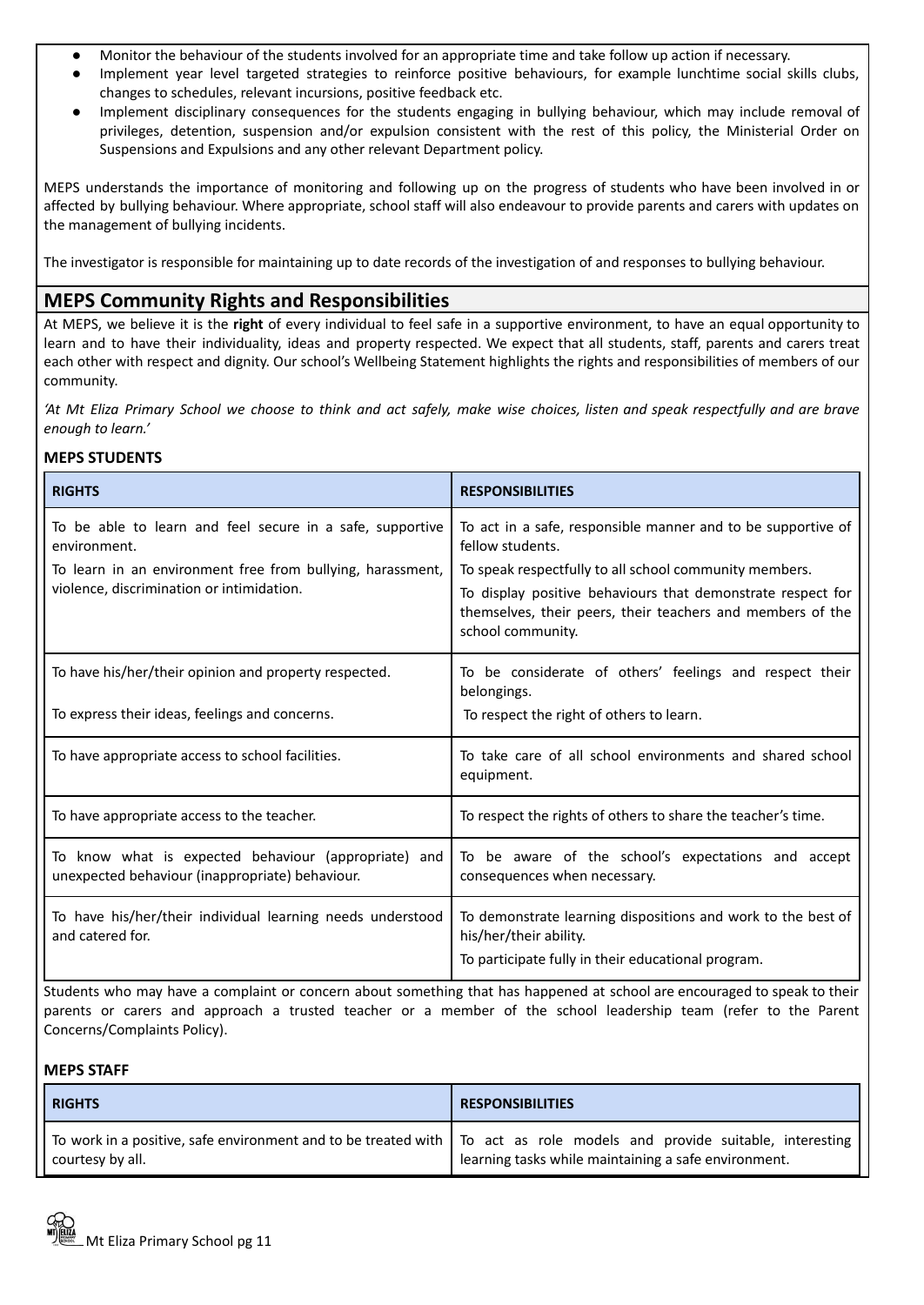| To be able to implement appropriate management strategies<br>for all children, dealing fairly and clearly with those who are<br>interfering with the rights of others. | To be consistent and fair in the implementation of<br>management techniques.   |
|------------------------------------------------------------------------------------------------------------------------------------------------------------------------|--------------------------------------------------------------------------------|
| To contact parents/carers when necessary and to expect their                                                                                                           | To be approachable, to listen and be prepared to consult                       |
| support.                                                                                                                                                               | respectfully with parents/carers.                                              |
| To be informed of any family situation or home issue that may                                                                                                          | To act appropriately and discretely and make time to act on                    |
| impact a student's learning or behaviour.                                                                                                                              | information.                                                                   |
| To be involved in a collaborative decision-making model                                                                                                                | To reflect on school-based issues and be prepared to consult,                  |
| within the school.                                                                                                                                                     | contribute and negotiate.                                                      |
| To be seen as an individual able to express a point of view.                                                                                                           | To be open-minded and ready to take on others' opinions and<br>points of view. |

#### **MEPS PARENTS/CARERS**

MEPS values the input of parents and carers, and we strive to support families to engage in their child's learning and build their capacity as active learners. We aim to be partners in learning with parents and carers in our school community. We work hard to create successful partnerships with parents and carers by understanding their rights and responsibilities:

| <b>RIGHTS</b>                                                                                                                                                                   | <b>RESPONSIBILITIES</b>                                                                                                                                                                                                                     |
|---------------------------------------------------------------------------------------------------------------------------------------------------------------------------------|---------------------------------------------------------------------------------------------------------------------------------------------------------------------------------------------------------------------------------------------|
| To have information on school processes and curriculum.<br>To be able to access our school policies and procedures,<br>available on our school website                          | To understand and support school and Department policies<br>and any subsequent changes.                                                                                                                                                     |
| To expect an open, respectful line of communication between<br>parents and staff, supported by our Communication Protocol.                                                      | To act in a respectful manner toward school staff.                                                                                                                                                                                          |
| To be able to participate in school decision making processes.                                                                                                                  | To make time to be involved in their child/ren's learning.<br>To contribute to parent organisations, where possible, such as<br>School Council, PTA, Class Coordinators and/or provide<br>feedback to the school as appropriate.            |
| To be provided with opportunities to contribute to school<br>activities.                                                                                                        | To contribute where possible as a parent volunteer and/or<br>support school events/initiatives.                                                                                                                                             |
| To expect consistent approaches to school expectations<br>throughout the school.                                                                                                | To reinforce/support school practices at home and advise the<br>school of any concerns.<br>To notify the school of student absences.                                                                                                        |
| To expect that there will be no form of discrimination against<br>parents/carers, staff or children.                                                                            | To be aware of the adverse effects of discrimination and to<br>model appropriate behaviours.<br>To speak and act respectfully to all school community<br>members.                                                                           |
| To receive and offer information regarding their child's<br>educational progress and behaviour.<br>To have access to resources and services from the community<br>for families. | To request assistance and/or interviews and to share any<br>home issues that may affect the child's learning.<br>To attend Student Support Group meetings and contribute to<br>developing individual plans for students, where appropriate. |

## **Student Behavioural Expectations**

The school has clear approaches to assist all students to become and remain engaged in their educational journey at Mt Eliza Primary School. We recognise that young people need knowledge and a range of social, personal and thinking skills to be successful. They need to develop the capacity to manage themselves as individuals, in relation to others, to understand the world in which they live, and to act effectively and appropriately within that world.

Behavioural expectations of students, staff and families are grounded in our school's values and wellbeing statement. Student bullying behaviour will be responded to consistently, as per the Bullying section above and the Bullying Policy.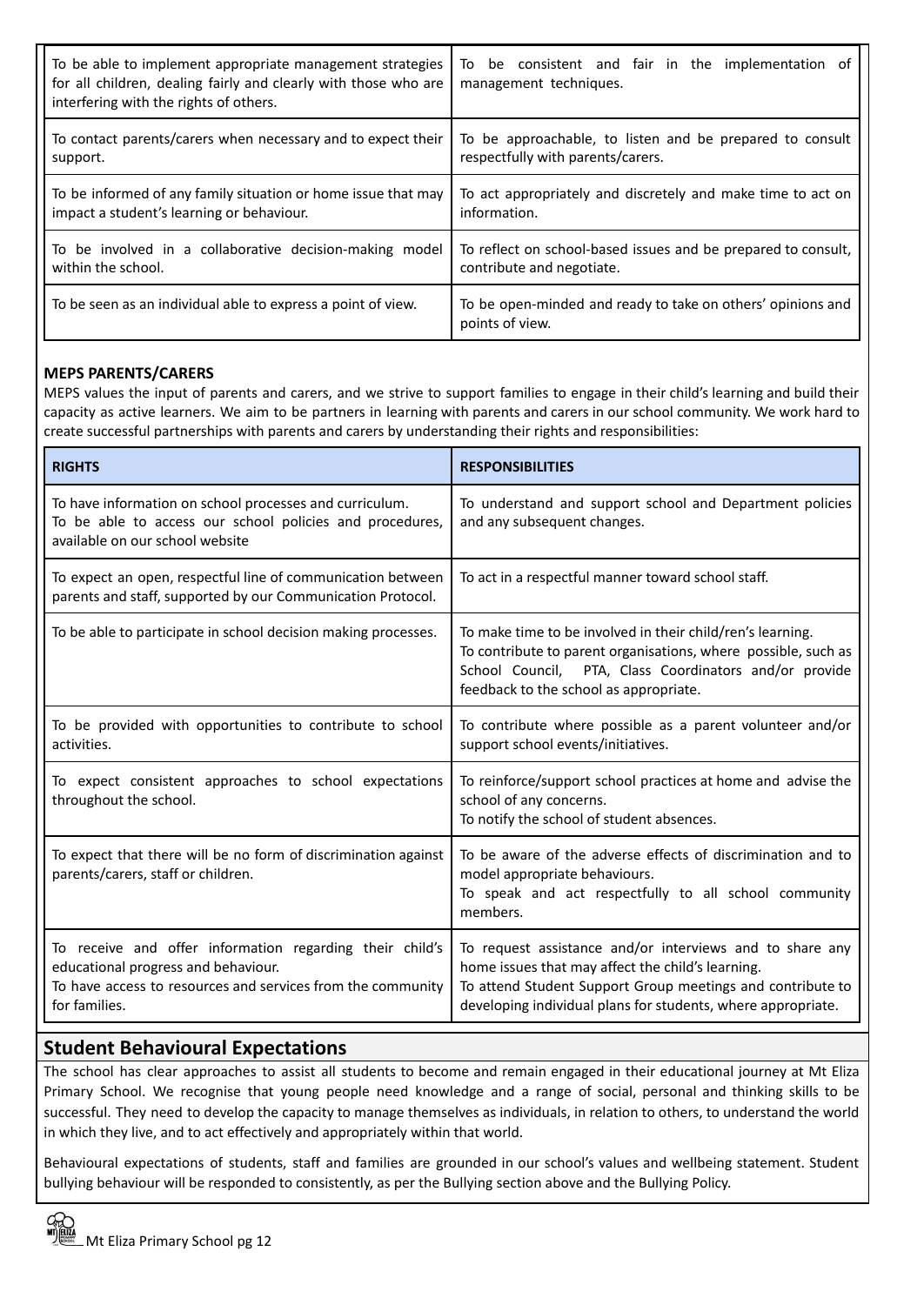MEPS has developed a range of positive behaviour interventions:

- Verbally acknowledging positive interactions when children display our school values.
- Classroom acknowledgement for children displaying positive behaviours. This varies in each classroom and/or area.
- However, it may include initiatives such as star charts, Class Dojo points, raffles and rewards for individual/group success. Use of Zones of Regulation and Social Thinking to promote and extend teaching about perspective taking, social self regulation, the social-emotional chain reaction and executive functioning.
- Classroom management procedures that include positive interaction with a variety of teachers and encourages strategies for self-discipline and development of responsibility for actions. This is managed through Circle Time and Restorative Practices approaches.
- First Tier student responders

When a student acts in breach of the behaviour expectations of our school community, MEPS will institute a staged response, consistent with the Department's policies on behaviour, discipline and student wellbeing and engagement. Where appropriate, parents will be informed about the inappropriate behaviour and the action taken by teachers and/or other school staff.

Our school considers, explores and implements positive and non-punitive interventions to support student behaviour before considering disciplinary measures such as withdrawal of privileges or withdrawal from class.

Disciplinary measures may be used as part of a staged response to inappropriate behaviour in combination with other engagement and support strategies to ensure that factors that may have contributed to the student's behaviour are identified and addressed. As per the Bullying response, there are a number of factors that will be considered when determining the most appropriate response to the behaviour. When making a decision about how to respond to inappropriate behaviour, MEPS will consider:

- Age and maturity of the students involved
- Severity and frequency of the behaviour, and the impact it has had
- Whether the student/s engaging in the behaviour have displayed similar behaviour before
- Whether the behaviour took place in a group or one-to-one context
- Whether the student/s engaging in the behaviour demonstrates insight or remorse for their actions
- Context and/or alleged motive of the behaviour, including any element of provocation.

Disciplinary measures at our school will be applied fairly and appropriate to the situation. Students will always be provided with an opportunity to be heard.

Suspension, expulsion and restrictive interventions are measures of last resort and may only be used in situations consistent with Department policy, available at:

- <https://www2.education.vic.gov.au/pal/suspensions/policy>
- <https://www2.education.vic.gov.au/pal/expulsions/policy>
- <https://www2.education.vic.gov.au/pal/restraint-seclusion/policy>

In line with Ministerial Order 1125, no student aged 8 or younger will be expelled without the approval of the Secretary of the Department of Education and Training.

The Principal of MEPS is responsible for ensuring all suspensions and expulsions are recorded on CASES21.

Corporal punishment is prohibited in our school and will not be used in any circumstance.

## **Evaluation**

MEPS will collect data each year to understand the frequency and types of wellbeing issues that are experienced by our students so that we can measure the success or otherwise of our school based strategies and identify emerging trends or needs. Sources of data that will be assessed on an annual basis include:

- 1. Student and Parent survey data 4. Case management records
- 2. Incidents data 5. CASES21
- 
- 
- 
- 3. School reports 6. Student Online Case System (SOCS)

MEPS will also regularly monitor available data dashboards to ensure any wellbeing or engagement issues are acted upon in a timely manner and any intervention occurs as soon as possible.

#### **Communication**

This policy will be communicated to our school community in the following ways:

- Available publicly on our school's website
- Included in staff induction processes